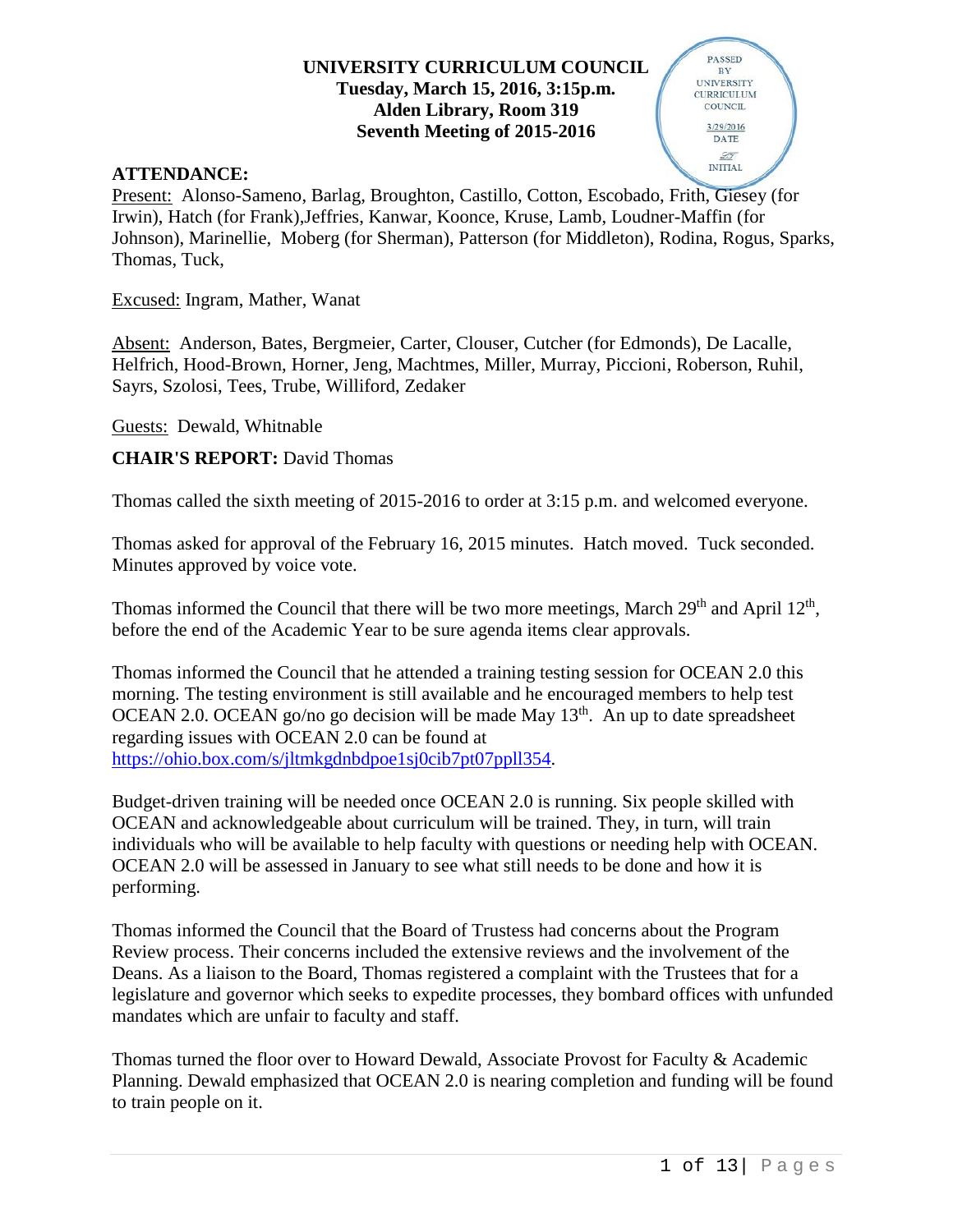Dewald updated the Council on the consent agenda for the Board of Trustees. Name changes passed and have to proceed to the Ohio Department of Higher Education. Jane Thorton is Ohio University's contact with the department.

Dewald shared the news with the Council that the Higher Learning Commission report from AQIP gave Ohio University 10 for 10 for the accreditation. The full report is on the Provost's website.

#### **PROGRAMS COMMITTEE**: Kelly Broughton, Chair

Broughton presented the agenda. **SECOND READINGS – CHANGES IN PROGRAMS**

#### **Item 1**

#### **Unanimously Approved by Voice Vote**

Program Code: BS8109

#### Program Name: **Recreation Management**

Contact: Bruce Martin – martinc2@ohio.edu

Summary: The Recreation Studies program proposes the following revisions to the Recreation Management major: Drop current non-REC core- and elective-courses as major requirements (e.g., JOUR, MKT, COMS, BUSL, MGT, etc.). In place of these, require students to complete the Business minor (minor code: ORBASD) and one additional minor or certificate program chosen in consultation with an advisor. In addition, require students to complete two of the following elective courses to complete major requirements: REC 3460, REC 3620, REC 4220, and REC 4430.

Current core- and elective-courses in the major consist of an array of courses from various academic units around the university (e.g., JOUR, MKT, COMS, ECON, and PSY). The faculty believes that Recreation Management majors will benefit from a more disciplined focus on the principles of business management that the business minor provides. The faculty also believe that students will benefit from an additional minor/certificate program that would complement their professional interests. For example, the Coaching Education minor would be a good fit for students aspiring to manage and operate recreational sports programs.

The Recreation Management major currently consists of 39 credit hours of core courses that are REC courses, 21 credit hours of non-REC core courses, and 12 credit hours of elective courses. The proposed changes will result in a net increase of three credit hours that students must earn to complete the degree. The proposed changes have no impact on the program's capacity to deliver courses.

#### **Item 2**

**Programs requested this item be tabled until they have received information relating to the notification to the Ohio Department of Higher Education regarding the suspension of a program with a teaching licensure.**

#### **Item tabled.**

Program Code: AA5003

#### Program Name: **Deaf Studies and Interpreting (DSI)**

Contact: Becky Brooks (brooksb1@ohio.edu) or Janet Becker (becker@ohio.edu) Summary: At this time, the Deaf Studies and Interpreting Program is requesting a program suspension.

- The program has experienced difficulties in finding quality practicum placements.
- Recently the Commission on Collegiate Interpreter Education has suspended the accreditation of Associate level programs. While the DSI program does not currently hold this accreditation, this suspension is in response to the growing understanding that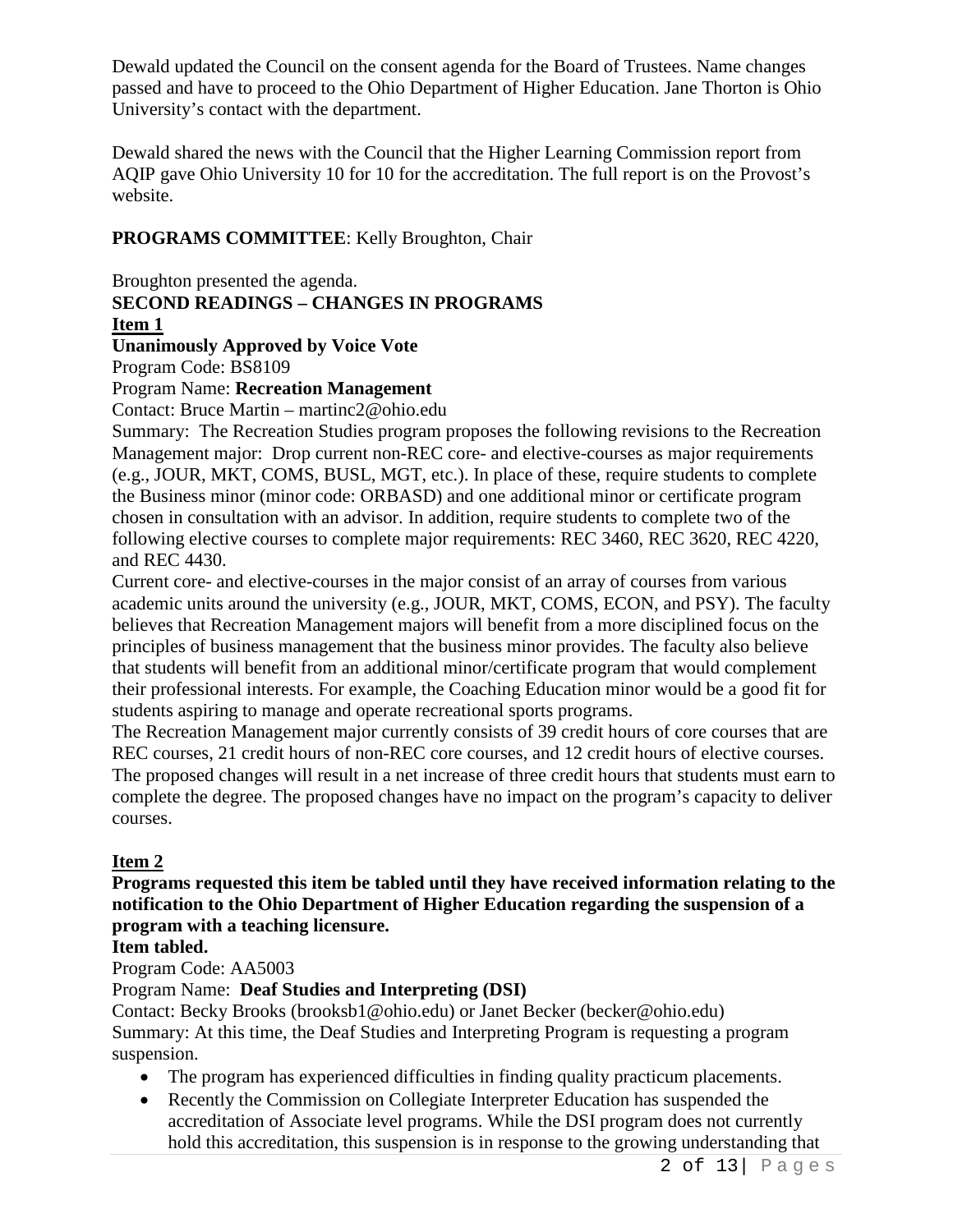an associate's degree is not sufficient preparation time for students to gain proficiency as interpreters.

- Ohio University Lancaster is currently the only interpreting program in the state of Ohio without an adequate interpreting lab to enhance student learning.
- Loss of faculty.

Currently enrolled DSI students will have a transition plan (similar to the q2s transition plan) in place to ensure they have the opportunity to complete their degree in a timely fashion. Students will be given adequate notice and advising to assist them in completing the program within 2-3 years. Currently, there is one Group 1 faculty member teaching in the program. The suspension of the program will not affect the load for this faculty member.

# **Item 3**

#### **Unanimously Approved by Voice Vote**

Program Code: BT 5510

#### Program Name: **Bachelor of Technical and Applied Studies**

Contact name and email for this proposal: Dr. Donna L. Burgraff, [burgrafd@ohio.edu](mailto:burgrafd@ohio.edu) Summary: After developing program level learning outcomes as part of the AQIP process, it became clear that, as it was currently constructed, the Bachelor of Technical and Applied Studies (BTAS) could not assess these outcomes. As a result, changes in the program were developed to make sure that the BTAS was able to both address and assess its new outcomes. These changes will require no additional resources and do not increase the number of hours currently required in the major. No other departments will be impacted by these changes. The changes add two required courses, TAS 3110/TAS 4110, to the professional core that replace choices the students had in the past. A statistics course, a prerequisite for TAS 3210 in the past, has been included as part of the professional core, so that it is no longer a 'hidden requirement.' Finally, the course level outcomes were changed in the three existing required courses, TAS 3010, TAS 3210, and TAS 4510. Students will need a grade of C or better in all 5 TAS courses: TAS 3010, TAS 3110. TAS 3210, TAS 4110, and TAS 4510. Additionally, this major always allowed students to choose courses from a number of categories. These categories have been changed to align with the program learning outcomes, and all upper division courses without prerequisites that could meet those outcomes have been identified, allowing students as many options as possible. Students will still be required to have a 2.0 gpa overall and a 2.0 gpa in the major. Students will also still be required to have a minimum of 30 upper division credits (3000/4000). Clarification: Updated proposal includes only courses for which faculty and departments have been consulted.

## **Item 4**

## **Unanimously Approved by Voice Vote**

Program Code: AA5505

## Program Name: **LAW ENFORCEMENT TECHNOLOGY MAJOR**

Contact: James R. McKean, [mckean@ohio.edu](mailto:mckean@ohio.edu)

Summary: Move LET 2600 Multicultural Policing: Cultural Perspectives in Criminal Justice, from the LAW ENFORCEMENT ELECTIVES category to the MAJOR CORE REQUIREMENTS category and replace the current required course, LET 2150 Cybernetics. Move LET 2150 to the Law Enforcement Electives category. This proposal change would fill a perceived curricular gap in the courses required to complete the LET degree, result in no additional change in the program hours, and minimally impact faculty currently instructing both courses. The LET Program is offered at the Chillicothe, Lancaster and Southern regional campuses.

#### **Item 5 Unanimously Approved by Voice Vote**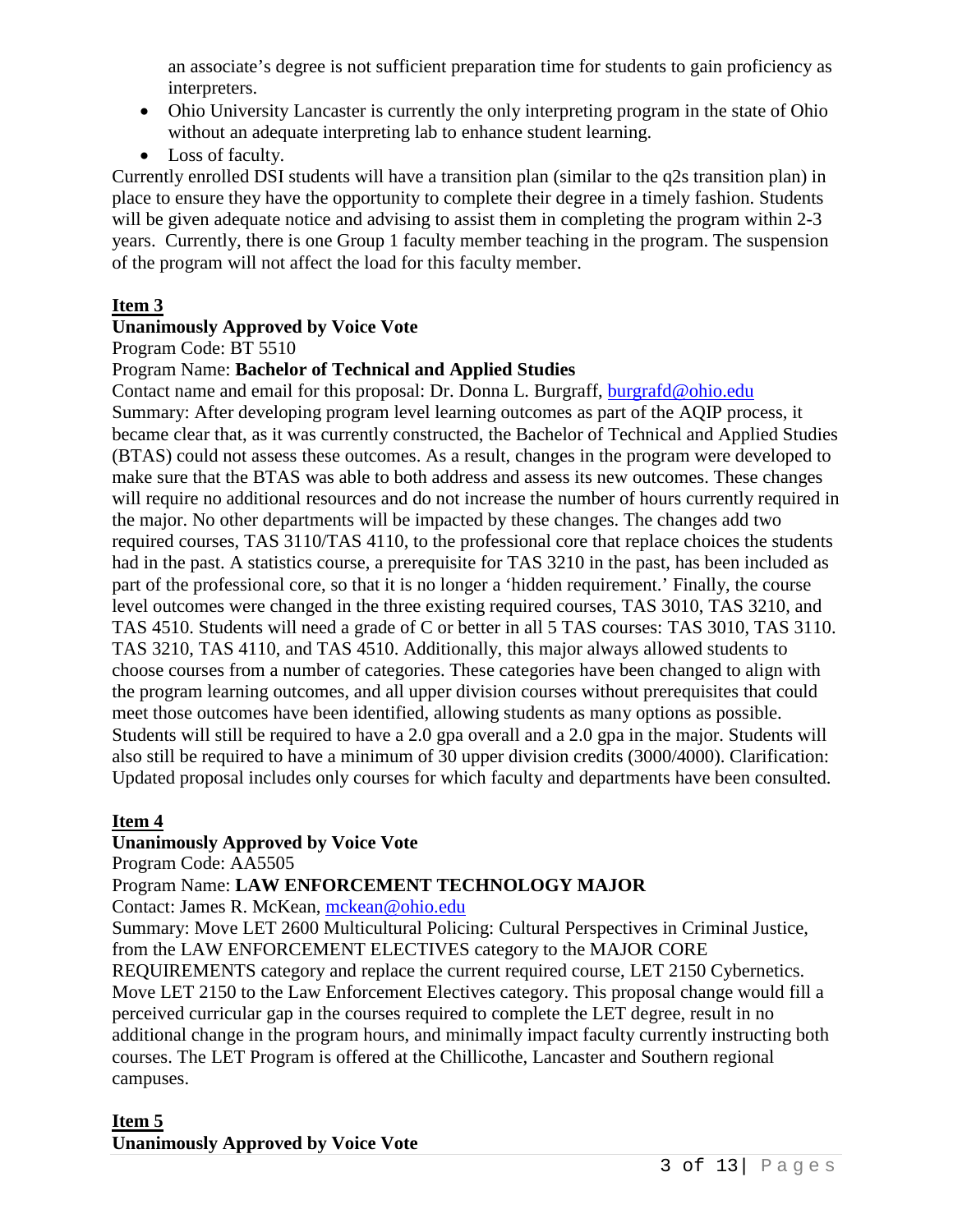#### Program Code: AA5002 Program Name: **Accounting Technology**

Contact: Martin Tuck [\(tuck@ohio.edu\)](mailto:tuck@ohio.edu)

Summary: A proposal is to offer the Accounting Technology Associates Degree program on the Ohio University Chillicothe campus. The degree is a regional campus program currently offered on the Southern and Lancaster campuses. This proposal requests expanding the offering of the degree to the Chillicothe campus. While some of the required courses will be offered from other campuses through a distance format, the Chillicothe campus currently has all of the faculty and physical resources needed to offer the complete degree. Through distance and face to face course offerings, Chillicothe students will be able to complete the program entirely on the campus.

#### **SECOND READINGS – NEW PROGRAMS**

#### **Item 1**

#### **Unanimously Approved by Voice Vote**

Program Name: **MFA in Communication Media Arts** – Full Proposal for Chancellor's Council on Graduate Studies (CCGS, formerly RACGS) (formerly RACGS) Contact: Rebecca Schmehl [\(sell@ohio.edu\)](mailto:sell@ohio.edu), Eric Williams (williae2@ohio.edu) Summary: This cross-disciplinary degree would be housed within the Scripps College of Communication (SCRIPPS), drawing from programs and faculty in the School of Media Arts & Studies (MDIA) and the School of Visual Communication (VISCOM), the development of a communication-based cognate area outside of MDIA or VISCOM and with significant coursework and collaboration in the College of Fine Arts, allowing students to choose from a dynamic range of courses. This cooperative effort with the College of Fine Arts will continue when the MFA is in place as we continue to take steps toward a collaborative degree program between colleges. The program is specifically targeted to people wishing to use digital media for communication purposes to either persuade, inform or educate a designated audience/user. Examples of this type of artistic approach to communication can found in public media, education, the nonprofit arena, social projects and in communication involving politics, healthcare, and public relations.

As professional communication disciplines are being expected to become more evidence-based, this program hopes to combine creative output with critical study, learning modalities and/or experiential communication strategies. Thus, the graduate program leading to the MFA degree will require completion of a minimum of 90 semester hours of graduate study, including at least:

- 28 credits of Media Production/Studio Courses
- 6 credits of Production Seminar
- 12 credits of Contextual Courses
- 7 credits of Directed Electives
- 12 credits of Experiential Learning (studio based)
- 25 credits of Thesis

Full proposal and COFA/SCRIPPS advising recommendations available in OCEAN.

#### **Item 2**

#### **Unanimously Approved by Voice Vote**

Program Code: BAXX08

## Program Name: **Honors Tutorial Dance Studies, B.A**.

Contact:

Program Summary: The proposed B.A. major in Honors Tutorial Dance Studies is designed to meet the needs of high-achieving students who want to pursue a liberal-arts based HTC degree in dance. Currently HTC Dance Studies offers a BFA degree that focuses on performance and choreography. The new BA degree would offer a degree option better suited to the needs of HTC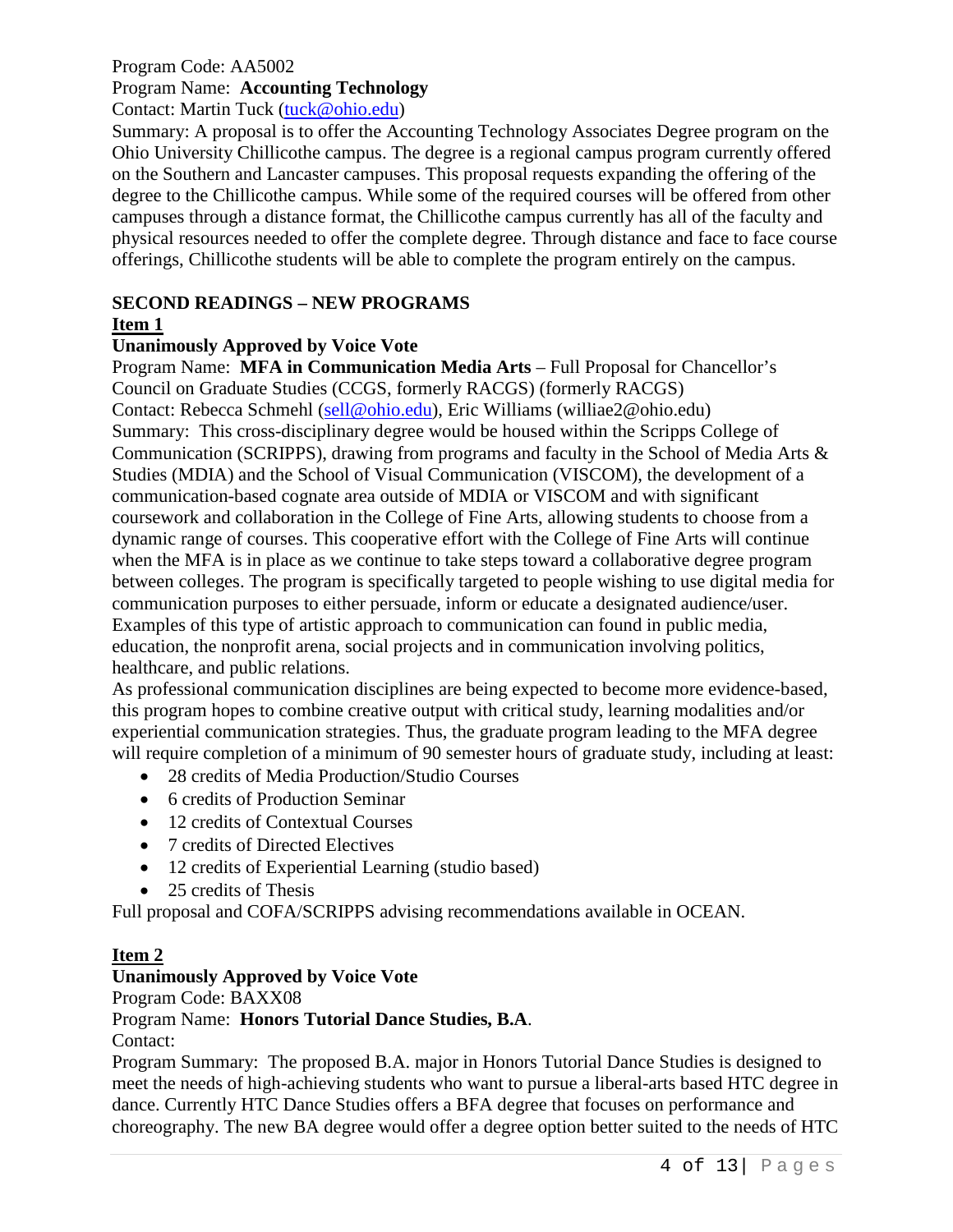Dance students with interests in dance scholarship, dance criticism, or related fields. Given the specialized nature of the program, demand for the program is small. HTC Dance currently enrolls only one or two students per year in the highly individualized HTC BFA. We expect that the BA option would attract an additional one or two students per year. The reasons for proposing the new program are to better meet the educational objectives of HTC Dance students by enabling them greater flexibility in degree requirements and a broader liberal arts orientation. This would bring new kinds of students into the student bodies of both HTC and the Dance Division, thereby enhancing both units. The curriculum is adapted from the existing HTC BFA and the existing Dance BA. It includes the same core requirements as any other HTC degree: minimum 3.5 GPA, English composition requirements, Honors seminar, six tutorials, two thesis tutorials, and successful submission of a thesis. It shares with the HTC BFA and the Dance BA a group of first year foundational courses in dance, a studio dance technique series, a series in kinesiology and somatics, a series in dance history and world cultures, movement analysis, and pedagogy. This program will require fewer courses in dance technique and composition than the HTC BFA, and will not require participation in the senior project in performance and choreography. Instead, the proposed program includes 40 credit hours outside dance in relevant areas of study to be determined by the academic advisor, as best fits the student's academic interests. The resource needs for the program are minimal. All required courses are already included in the HTC BFA in Dance Studies and the BA in Dance. We hope to implement this program beginning in academic year 2016-2017.

#### **Item 3**

#### **Unanimously Approved by Voice Vote**

Program Code: CTXX9U

#### Program Name: **Certificate in Food and Society**

Contact: David Bell

Summary: The Certificate in Food and Society allows students to think critically about an aspect of their lives simultaneously deeply personal, public, and political to which they can readily relate. The Certificate seeks to promote an interdisciplinary understanding of how food is grown, treated, harvested, sold, purchased, consumed, shared, and disposed of and the impact it has on its suppliers, consumers, and environment, and how in short food affects us all. Using approaches from the humanities, social sciences, and natural sciences, the Certificate in Food and Society prepares students to analyze the current and historical American food system, its global connections, and local alternatives. The program examines cultural, culinary, political, economic, agricultural, environmental, and geographic approaches to food within local, urban and global contexts. The Certificate emphasizes both food culture and food systems. The Certificate consists of 20 credit hours comprised of 6 credits of FOUNDATION courses, two courses on FOOD PRODUCTION, one course on FOOD POLICY, POLITICS, AND REGULATION, one ELECTIVE course and two CAPSTONE courses At least FOUR courses must be at the 3000 level or above and no more than THREE courses at the 1000 level. Students who enroll in the Certificate must meet with the Director to plan their program of study. See OCEAN Discussion tab for a justification and revised course list. *Updated edit from proposer: Please eliminate the category headings under "electives."*

#### **Item 4**

**Unanimously Approved by Voice Vote** Program Code: BSXX23 Program Name: **Physical Activity and Sport Coaching** Contact: Oh, H.; oh@ohio.edu Summary: Currently, the Physical Education Teacher Education (PETE) program offers a B.S.P.E. undergraduate degree (teacher licensure). This new proposal is a non-licensure major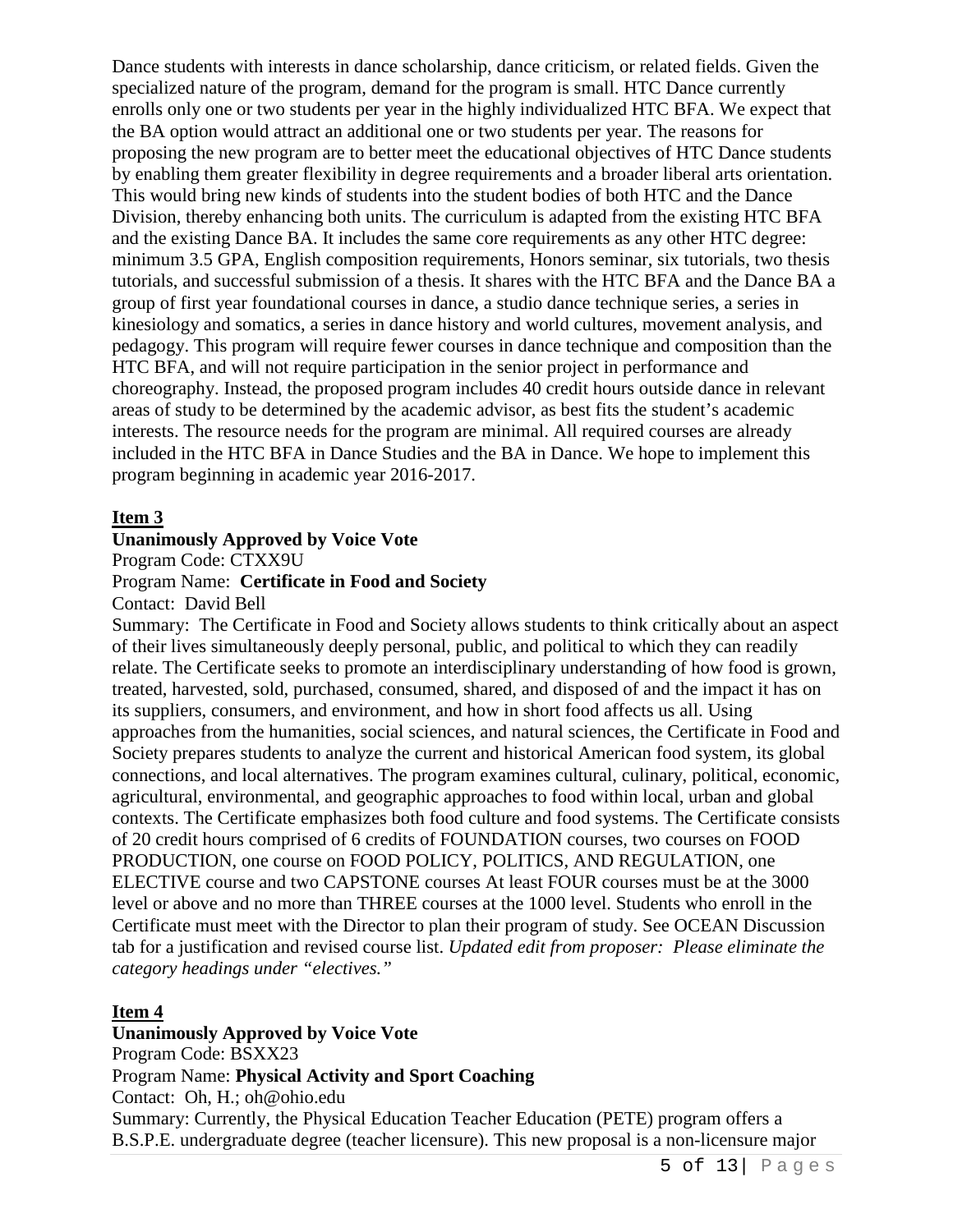titled Physical Activity and Sport Coaching (PASC). After successfully completing the PASC major requirements and officially applying for degree conferral, students will be awarded the B.S.P.E. degree (non-licensure).

The PASC major is designed to be inclusive for students who aspire to pursue physical activity and sports coaching careers at various levels (e.g., less competitive vs. competitive settings). The current Ohio University PETE program in the Patton College of Education must maintain compliance with CAEP (formerly NCATE)/NASPE, a selective academic GPA of 3.0 for admission, and extensive time dedicated to professional internships (i.e., 826 clinical hours). This newly designed PASC major does not include the licensure components of the PETE major, including the 3.0 minimum GPA. This proposed major will offer a diverse avenue for students interested in coaching physical activity and sports in various levels outside of licensed teaching in Ohio. Currently, there are no specific programs offered at Ohio University for students who aspire to obtain an undergraduate education in the area of physical activity and sport coaching. This new PASC major provides students with the knowledge, skills, and opportunities to fulfill their educational needs and interests in physical activity and sports coaching through quality academic coursework, student centered and experiential-based learning and faculty expertise. The Coaching Education Minor is integrated into this new PASC major. The PASC major also provides students with the opportunity to engage in a professional internship related to their chosen physical activity and sport area. The PASC major will not have an impact on total curricular hours and will use current existing PETE courses except for seminar and internship courses while integrating the Coaching Minor courses (i.e., a minimum of 16 credit hours) into this new program. PASC students are required to complete a minimum of 120 credit hours and to achieve and maintain a cumulative GPA of 2.0 to remain in the major. By completing this PASC major, students will have many opportunities to select their careers in physical activity and sport coaching such as: ♣ physical activity and sports camp coaching ♣ youth sports coaching ♣ after school sports coaching ♣ club sports coaching ♣ intramural sports coaching ♣ interscholastic and intercollegiate sports coaching The PASC major has been endorsed by patron programs for additional course needs outside of the PETE program including programs in Coaching Education and Exercise Physiology. Currently, our PETE program consists of four faculty members: one Group I faculty and three Group II faculty members. The PETE faculty anticipates that this PASC major will start fall 2016-2017. Clarifications to be noted: the T3 course requirement listed under "Courses in the Patton College" on p. 22 of the proposal could be fulfilled by any T3 course, not just a Patton College course; the MATH 1090 or MATH 1130 requirement should say, "MATH 1090 or higher."

# **FIRST READINGS – CHANGES IN PROGRAMS**

#### **Item 1**

Program Code: MP8145

Program Name: **Master of Public Health (MPH)**

Contact: Tania B. Basta, basta@ohio.edu

Summary: We propose to change the format of the existing consortium based MPH to a standalone MPH program at Ohio University. In making this transition, we plan to: 1) Alter the method of delivery from a hybrid of online and distance learning classes to traditional face-toface classes on the Athens campus, 2) Update the curriculum by changing six classes (19 credit hours) in the current 42 hour curriculum to be responsive to local needs, and 3) Update the admissions criteria by increasing minimum GPA, making the GRE optional, and extending the deadline for admission application. Therefore, in the detailed description below, we will describe 1) the current consortium-based MPH program; 2) the rationale for leaving the current MPH consortium arrangement; 3) description of the proposed stand-alone MPH program at OU; 4) a comparison of the current consortium-based MPH curriculum and the proposed standalone MPH curriculum, and 5) a comparison of the current consortium-based MPH admissions criteria and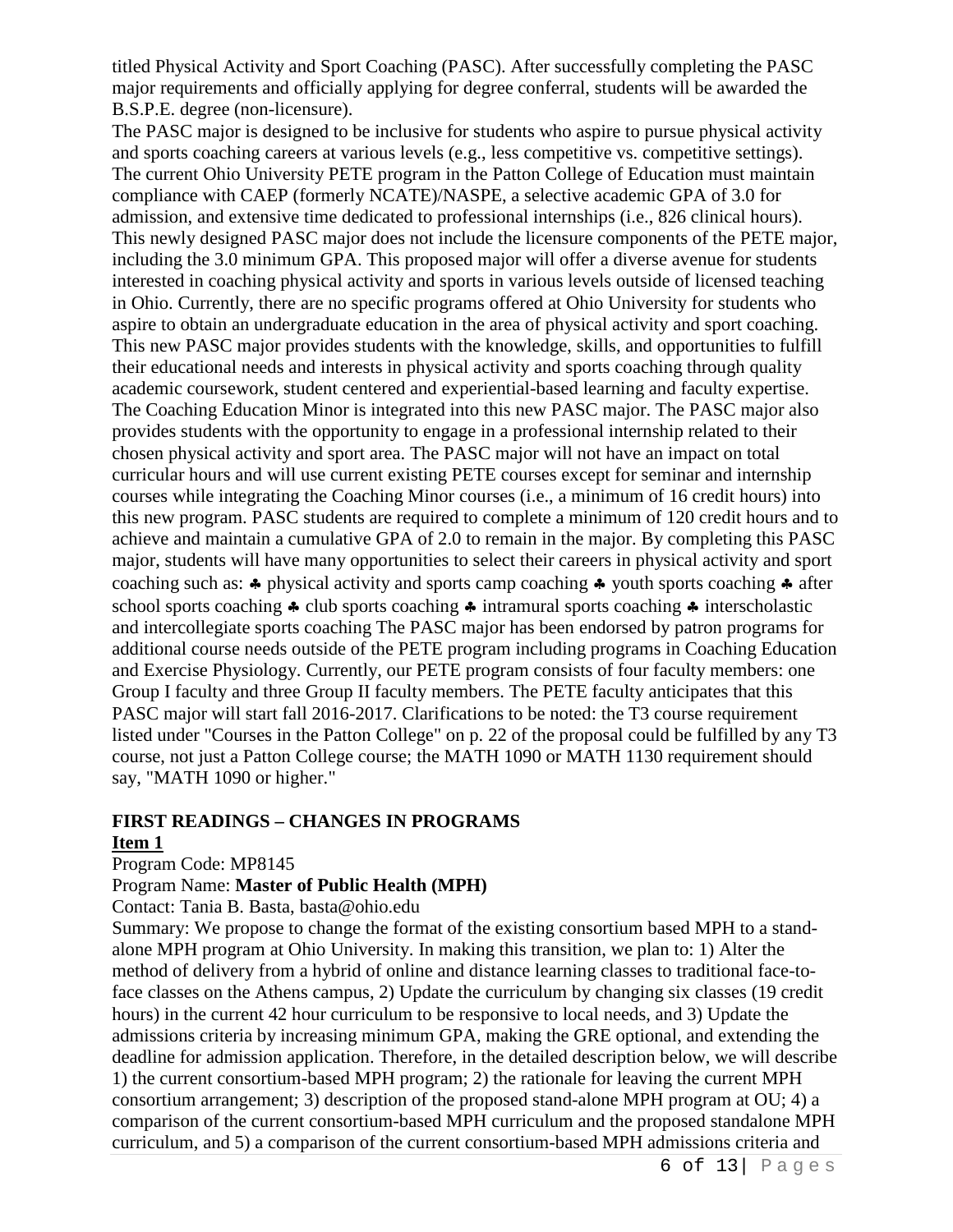the proposed stand-alone MPH admissions criteria. We are confident that these changes will increase the quality of the program and, as a result, increase the enrollment in the MPH program.

#### **Item 2**

Program Code: AU5317 Program Name: **Audiology**

Contact: Marianne Malawista, malawist@ohio.edu

Summary: Increase the minimum credit hours associated with our two Audiology Externship courses, CSD 7910 and CSD 8910. This will increase the minimum number of credit hours to earn the degree from 102 to 109, a total of 7 credit hours. There will be no anticipated impact on resource requirements, faculty, or other departments.

## **Item 3**

Program Code: MS6471

## Program Name: **Food and Nutrition Sciences**

Contact: Robert Brannan, brannan2ohio.edu

Summary: This request is for a unique program code to track students admitted to the M.S. Food and Nutrition degree program (in the School of Applied Health Sciences and Wellness) who enroll in the specialized concentration that includes a dietetics internship. The current credit hour requirement for the M.S. degree (non-thesis option) is 34; the revised program track will require 51 credit hours. Resources have been committed by the Dean of the College of Health Sciences and Professions. The director of the dietetics internship (Kimberlee B. Orben, MS, MA, RD, LD, CSO) was hired last year to help develop the program, host the first visit by the accrediting agency, and recruit students. She is a licensed dietitian in Ohio and Board Certified Specialist in Oncology Nutrition. A search for a second clinical faculty member for the internship is currently under way.

## **Item 4 (not in OCEAN)**

Program Code: All BBA Undergraduate Majors

# Program Name: **College of Business Core Curriculum**

Contact: Chris Moberg [\(moberg@ohio.edu\)](mailto:moberg@ohio.edu)

Summary: The College of Business has been engaged in a comprehensive evaluation and revision of our core curriculum since an all-day faculty retreat was held in August 2014. The revision process started with the adoption of updated core learning objectives that met the standards of AACSB, our global accrediting body. Once these learning objectives were established, the curriculum committee mapped our learning objectives against every course we required our students to complete as part of our college requirements. In addition to ensuring that every class required in our core curriculum effectively and efficiently addressed the college's learning objectives, other goals for the revision process included: simplifying our curriculum's use of prerequisites so that students had increased flexibility to navigate through and complete core requirements in a timely manner; provide fewer constraints in classes students were required to complete so they had increased flexibility to pursue electives and non-business courses that fit their interests and majors; create an integrated freshman experience to build on one of our core curriculum strengths – the sophomore cluster; and, introduce professionalism, expectations, and core learning objectives to our students during freshman year. During the last six months of the process, another objective emerged and was adopted, mainly based on Dean Hugh Sherman's participation on the university's college affordability task force and the college's willingness to pilot 4-Year Pathways to Graduation for students entering the college in August 2016. This goal was to expand our evaluation of prerequisites within the college's majors and to consider reducing the total number of hours required to graduate from 128 hours to 120 hours.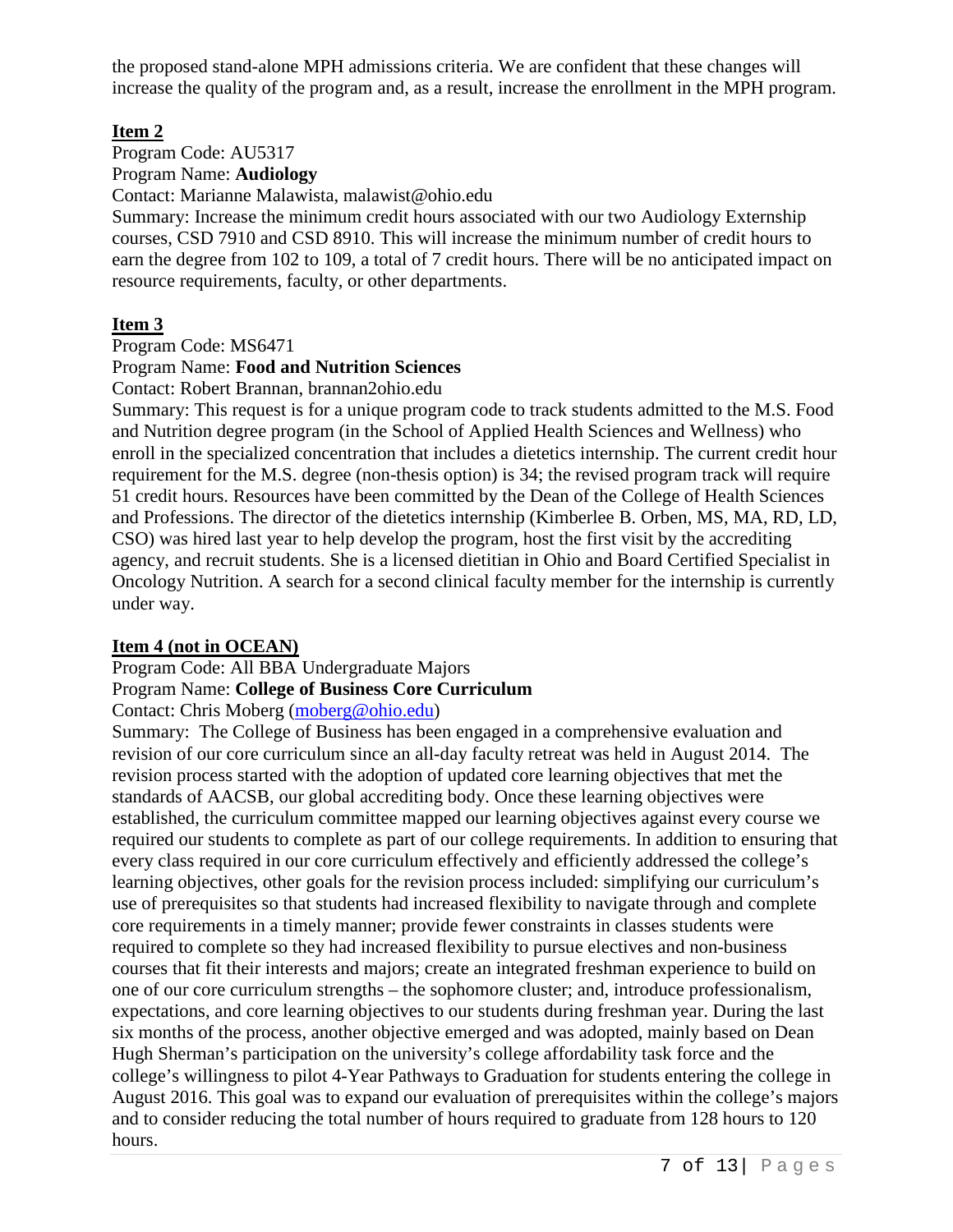*Please see 4 documents available on the Programs Committee web page:*

*1. Program Change Proposal form*

- *2. PDF of current Business Requirements for all of BBA majors.*
- *3. Side-by-side comparison of the current and new COB core business requirements.*
- *4. The college's current COB Core Curriculum Learning Objectives.*

#### **Item 5**

Program Codes: BA4405, BA4406, BA4408

Program Name: **Global Studies –Africa**, **Global Studies –Asia, Global Studies – Latin America**

Contact: Catherine Cutcher, [cutcher@ohio.edu](mailto:cutcher@ohio.edu)

Summary: add the following courses to the "Global Studies Electives" for all three programs ANTH 3600 - Origins of Food Production

BA 4915 - International Business Experience

CLWR 3460 - Religion and Violence C

LWR 4330 - Political Islam

EDAD 4200: Comparative Education and Culture

EDTE 2500: Issues in Global Education

GEOG 3400: Geography of Development

GEOG 4450: Gender, Environment and Development

HSP 2190 - Introduction to Immigrant & Migrant Health

HSP 2235 - Cross Cultural Issues in Tropical Diseases

INST 1001 - Cross Cultural Preparation for Study Abroad

MDIA 4170 - Media and the Muslim World

MGT 3600 - Introduction to International Business

MGT 3650 - International Market Assessment and Entry

MGT 4640 - Cross-Cultural Leadership and Management

MKT 4410 - International Marketing

POLS 4765 - Diaspora, Transnationalism and Post-Colonialism

#### **Item 6**

Program Code: BA4407

Program Name: **Global Studies –Europe**

Contact: Catherine Cutcher, [cutcher@ohio.edu](mailto:cutcher@ohio.edu) Summary:

1. Add the following courses to the "Global Studies Electives": ANTH 3600 - Origins of Food Production BA 4915 - International Business Experience CLWR 3460 - Religion and Violence C LWR 4330 - Political Islam EDAD 4200: Comparative Education and Culture EDTE 2500: Issues in Global Education GEOG 3400: Geography of Development GEOG 4450: Gender, Environment and Development HSP 2190 - Introduction to Immigrant & Migrant Health HSP 2235 - Cross Cultural Issues in Tropical Diseases INST 1001 - Cross Cultural Preparation for Study Abroad MDIA 4170 - Media and the Muslim World MGT 3600 - Introduction to International Business MGT 3650 - International Market Assessment and Entry MGT 4640 - Cross-Cultural Leadership and Management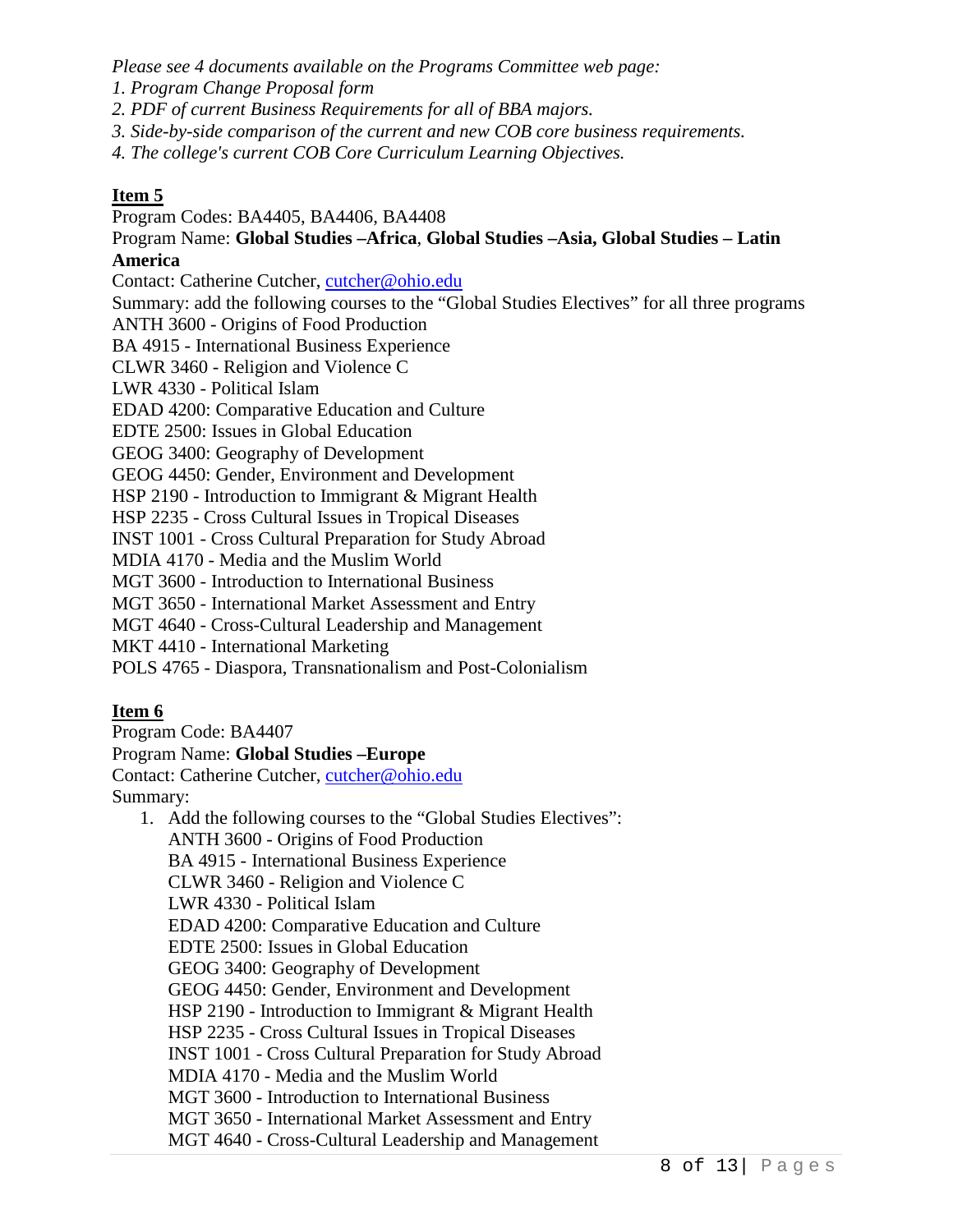MKT 4410 - International Marketing POLS 4765 - Diaspora, Transnationalism and Post-Colonialism

2. Add the following courses to the "European Area Studies Electives": ANTH 3820 – Cultures of the Mediterranean FR 4334 - French Through Film

#### **Item 7**

Program Code: BA4409

#### Program Name: **Global Studies – War and Peace**

Contact: Catherine Cutcher, cutcher@ohio.edu Nukhet Sandal, [sandal@ohio.edu](mailto:sandal@ohio.edu) Summary:

- 1. Add to the list of "Core Requirements": CLWR 3460 – Religion and Violence INST 4950 - War and Peace Studies Capstone Seminar
- 2. Add to the list of "Electives": CLWR 4330 - Political Islam HIST 3231 - Latin American History: From Independence to the Present HIST 3371 - Middle East History 1500 to the present POLS 4765 - Diaspora, Transnationalism and Post-Colonialism

# **Item 8**

Program Code: CTEURO

Program Name: **European Studies Certificate**

Contact: Catherine Cutcher, [cutcher@ohio.edu](mailto:cutcher@ohio.edu)

Summary: Add the following courses to the "European Area Studies Electives":

ANTH 3820 – Cultures of the Mediterranean

FR 4334 - French Through Film

## **Item 9**

Program Code: CTWARU

## Program Name: **War and Peace Studies Certificate**

Contact: Catherine Cutcher, cutcher@ohio.edu Nukhet Sandal, [sandal@ohio.edu](mailto:sandal@ohio.edu) Summary:

- 1. Add to the list of "Core Requirements": CLWR 3460 – Religion and Violence INST 4950 - War and Peace Studies Capstone Seminar
- 2. Add to the list of "Electives": CLWR 4330 - Political Islam HIST 3231 - Latin American History: From Independence to the Present HIST 3371 - Middle East History 1500 to the present POLS 4765 - Diaspora, Transnationalism and Post-Colonialism

## **Item 10**

Program Code: MP6356

## Program Name: **Physician Assistant Practice**

Contact: Melissa Bowlby, PA-C; bowlby@ohio.edu

Summary: After implementation of the initial PA (Physician Assistant) program curriculum, the PA program curriculum committee is proposing changes to the existing curriculum in order to meet the evolving needs of the program and for the continued success of the PA students. These changes include course and clinical rotation deletions from the curriculum and how some courses are numbered and sequenced in the program. In total, the changes will result in a decrease of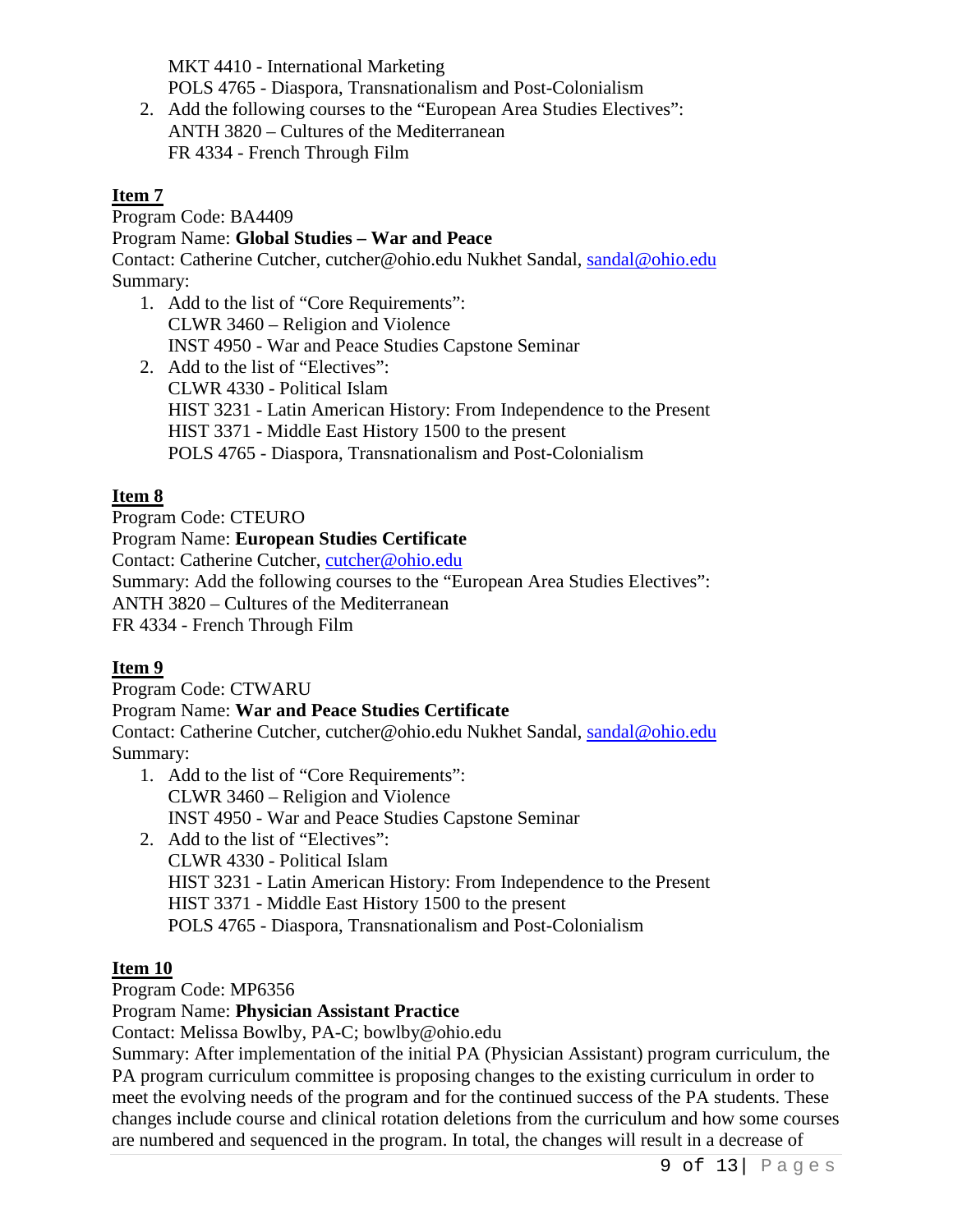eight credit hours in the program (six hours related to clinical rotation deletions and two hours related to a course deletion)

# **FIRST READINGS – NEW PROGRAMS Item 1 (not in OCEAN)**

#### Program Name: **Master of Accounting (MAcc)**

Contact: Chris Moberg [\(moberg@ohio.edu\)](mailto:moberg@ohio.edu)

Summary: The College of Business at Ohio University proposes re-establishing the Master of Accounting (MAcc) degree. Because this program has been dormant for so long, the ODHE requires the same process for approval as a new graduate program. *Please review the Program Development Plan (PDP) available on the Programs Committee web page.*

#### **Item 2**

Program Code: CTX21U

#### Program Name: **Project Management Certificate** (Undergraduate)

Contact: Zaki Kuruppalil, kuruppal@ohio

Summary: The development of a project management strategy is central to the success of the modern corporate enterprise. It is very likely that many of the Ohio University graduates participate in the execution of projects within their respective company. It is reasonable to assume that they will be members of strategic or tactical project teams within their company within several years of graduating from Ohio University. This certificate will couple a project management course with general management courses and other complementary courses to provide the student with exposure to the skills that are required to be an effective project manager. This project management certificate is intended to supplement students of any major who are currently enrolled in any program at Ohio University and who wish to enrich their project management skills. 16 hours in computer methods, accounting and management.

#### **Item 3**

Program Code: CTX22U

Program Name: **Technical Project Management Certificate** (Undergraduate)

Contact: Zaki Kuruppalil, kuruppal@ohio

Summary: Students who are enrolled in Ohio University's online programs are typically employed or are seeking employment. The employed students may be assuming strategic roles within their respective organization. This certificate will couple a project management course with general management courses and other complementary courses to provide the student with exposure to the skills that are required to be an effective project manager. This project management certificate is intended to supplement students of any major who are currently enrolled in any online undergraduate program at Ohio University and who wish to enrich their project management skills. 18 hours in computer methods, accounting and management.

## **NOTIFICATIONS/EXPEDITED REVIEW PILOT**

#### **Item 1**

Program Code: MS7260

#### Program Name: **Computer Science**

Contact: Cindy Marling, [marling@ohio.edu](mailto:marling@ohio.edu)

Summary: We propose to update the MS7260 Computer Science program as follows: 1. Remove CS 5580, Operating Systems II, as a requirement for all MSCS students. Allow students to choose one additional depth requirement course in its place. This provides more flexibility for students to pursue work in their own areas of research or interest, while maintaining the same number of total program hours.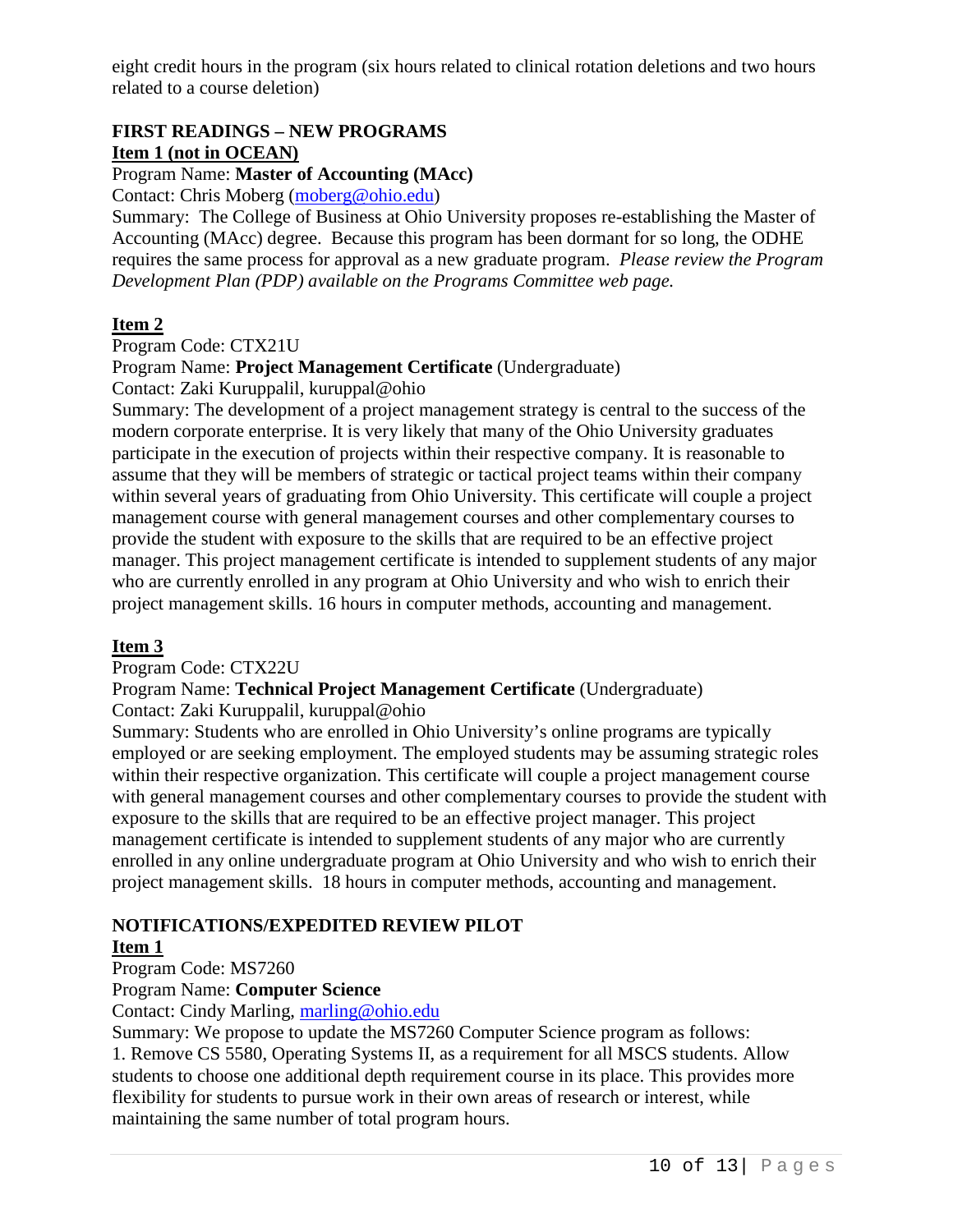2. Require that at least four of the depth requirement classes be at the 6000 level for all MSCS students. Currently, only one depth requirement class must be at the 6000 level, while the others may be at the 5000 level. CS 6000-level courses are advanced, in-depth courses for graduate students only. CS 5000-level courses are taught in a dual 4000/5000 format, potentially providing more breadth than depth. Therefore, this change adds rigor to the program and ensures that the intent of the depth requirement is fulfilled.

## **Item 2**

Program Code: BS8122

Program Name: **Exercise Physiology**

Contact: Sharon Rana (rana@ohio.edu)

Summary: add a new, required course to the Exercise Physiology core requirements, EXPH 2200, Applied Kinesiology. This change would add three credit hours to the program, which will increase the core credit hours from 74 to 77. The total program hours would remain at 120 credit hours, because students would take this course instead of an elective. This change will not impact resources or faculty, and no other academic units are affected by the change.

#### **Item 3**

Program Code: BS4225 Program Name: **Economics** Major (B.S.) Contact: William Shambora [shambora@ohio.edu](mailto:shambora@ohio.edu) Summary:

• Add five Economics electives to the list of 25 electives now shown in the program. Students will continue to choose six classes from the list of electives so there will be no impact on total program hours or resource requirements. The five electives to add are:

ECON3220 Economics of Human Resources ECON3500 Development Economics ECON3510 Agricultural Development ECON3520 Economic History of the United States ECON3530 European Economic History

• Remove one Economics elective: ECON3010 Economics of Altruism

#### **OTHER BUSINESS**

# **Expedited Review of Program Change Proposals**

#### **Unanimously Approved by Voice Vote**

Presented for vote: Expedited Program Change Proposals 020516.pdf *available on the Programs Committee web site*. Revised based on the feedback from previous UCC meeting.

Programs Committee recommends the framework and process outlined in this document in response to the Nov. 24, 2015 [Resolution to Establish Frameworks for Expediting Curricular](https://www.ohio.edu/facultysenate/committees/ucc/upload/Resolution-on-Expedited-Framework-second.pdf)  [Changes.](https://www.ohio.edu/facultysenate/committees/ucc/upload/Resolution-on-Expedited-Framework-second.pdf)

Programs Committee also recommends a trial launch of this process for the remainder of the semester where the determination of proposals eligible for expedited review are vetted by Programs Committee.

**INDIVIDUAL COURSE COMMITTEE:** Hans Kruse, Chair/Mary Rogus, Vice Chair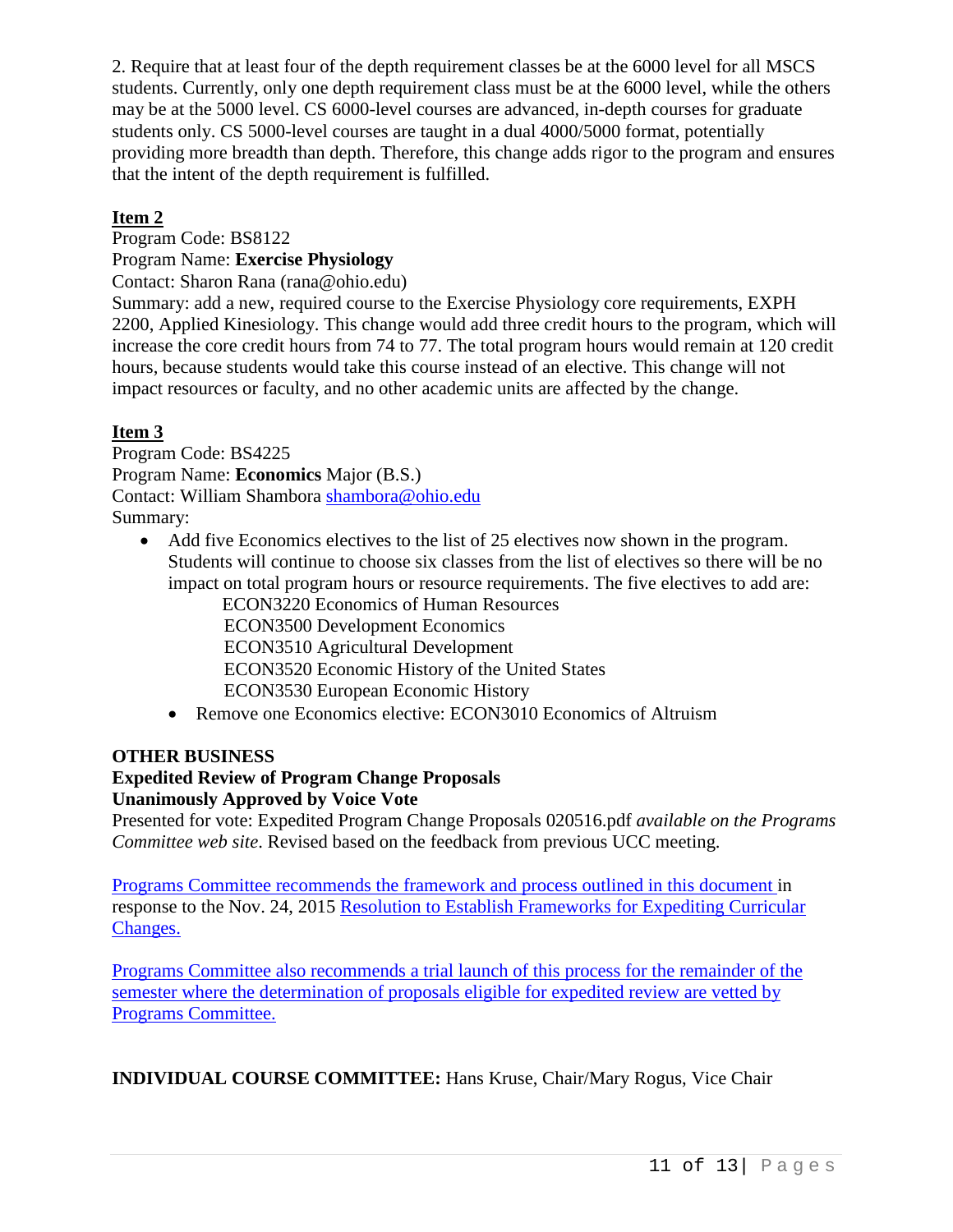Kruse presented for first reading the ICC Review of General Education Courses. It will not apply to expedited courses. Kruse asked for input to be emailed to him.

Kruse presented the General Principles for Expedited Course Change Approval for second reading and vote. Principles unanimously approved by voice vote.

Kruse presented the agenda for approval. The agenda was unanimously approved by voice vote.

# **PROGRAM REVIEW COMMITTEE** – David Ingram, Chair

John Cotton presented the report for David Ingram.

Program Review Committee update March 15, 2016

AY14

College of Business, asked Graduate Council for comment Communication Studies, ready for second reading at UCC Journalism, report about to be sent to Graduate Council Media Arts and Studies waiting for Dean and Chair to respond, March 16

#### AY15

Mathematics, asked chair to recruit new external reviewer and set new date Heritage College of Medicine, asked Graduate Council for comment Human Services Technology, self-study received, external chosen, date changed to March 31 and April 1, need internal reviewers, multiple campuses Chillicothe, Lancaster, Southern

## AY16

Biological Sciences, external review report received Molecular and Cellular Biology, asked Graduate Council for comment Chemistry and Bio Chemistry, waiting for Dean and Chair to respond, April 1 Environmental and Plant Biology, asked Graduate Council for comment Physics & Astronomy, site visit complete, waiting for report Aviation, waiting for self-study, all UCC business suspended until self-study received Individualized Studies, Specialized Studies, self-study due September 15, 2016 Military Science, ready for first reading at UCC Law Enforcement Technology, report ready for chair and dean Recreation and Sports Pedagogy, site visit March 24-25 Human and Consumer Sciences Education, self-study due September 15, 2016 Medical Assisting Technology follow-up, ready for first reading at UCC Dance, self-study received, site visit March 16-17 Theatre, self-study received, site visit complete, waiting for report IARTS, waiting for Dean and Chair to respond, March 28 Music, waiting for Dean and Chair to respond, March 21

#### AY17

Notices have gone out for these programs – self-study due September 15, 2016 School of Art and Design Film